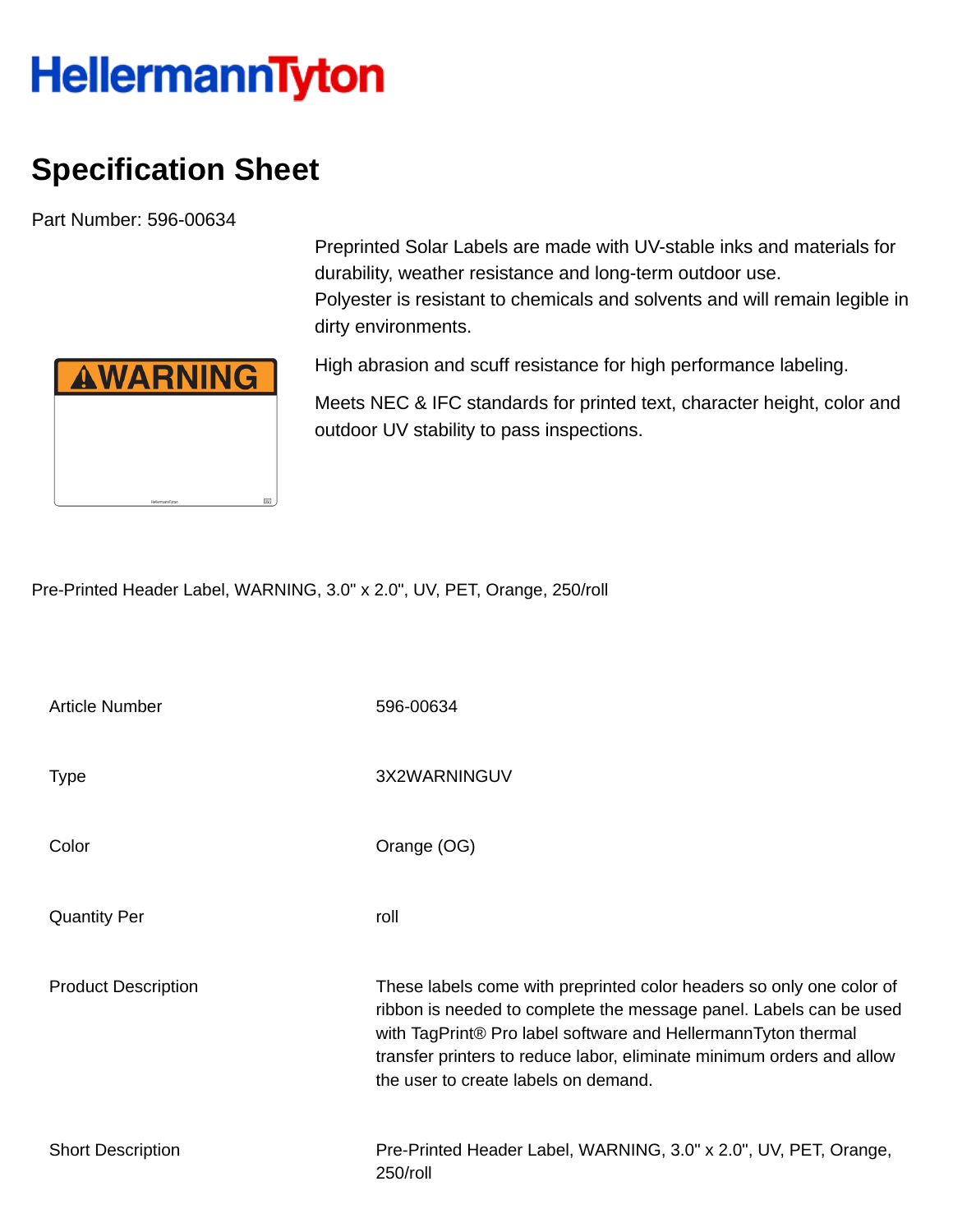| Width W (Imperial)                    | 3.0                               |
|---------------------------------------|-----------------------------------|
| Width W (Metric)                      | 76.2                              |
| Thickness T (Metric)                  | 64.0                              |
| Height H (Imperial)                   | 2.0                               |
| Height H (Metric)                     | 50.8                              |
| Width of Liner (Metric)               | 81.2                              |
| Width of Liner (Imperial)             | 3.2                               |
|                                       |                                   |
|                                       |                                   |
| Material                              | Polyester (PET)                   |
| <b>Material Shortcut</b>              | <b>PET</b>                        |
| Adhesive                              | Acrylic                           |
| Halogen Free                          | <b>No</b>                         |
| <b>Adhesive Operating Temperature</b> | -40°F to +302°F (-40°C to +150°C) |
| <b>Operating Temperature</b>          | -40°F to +302°F (-40°C to +150°C) |